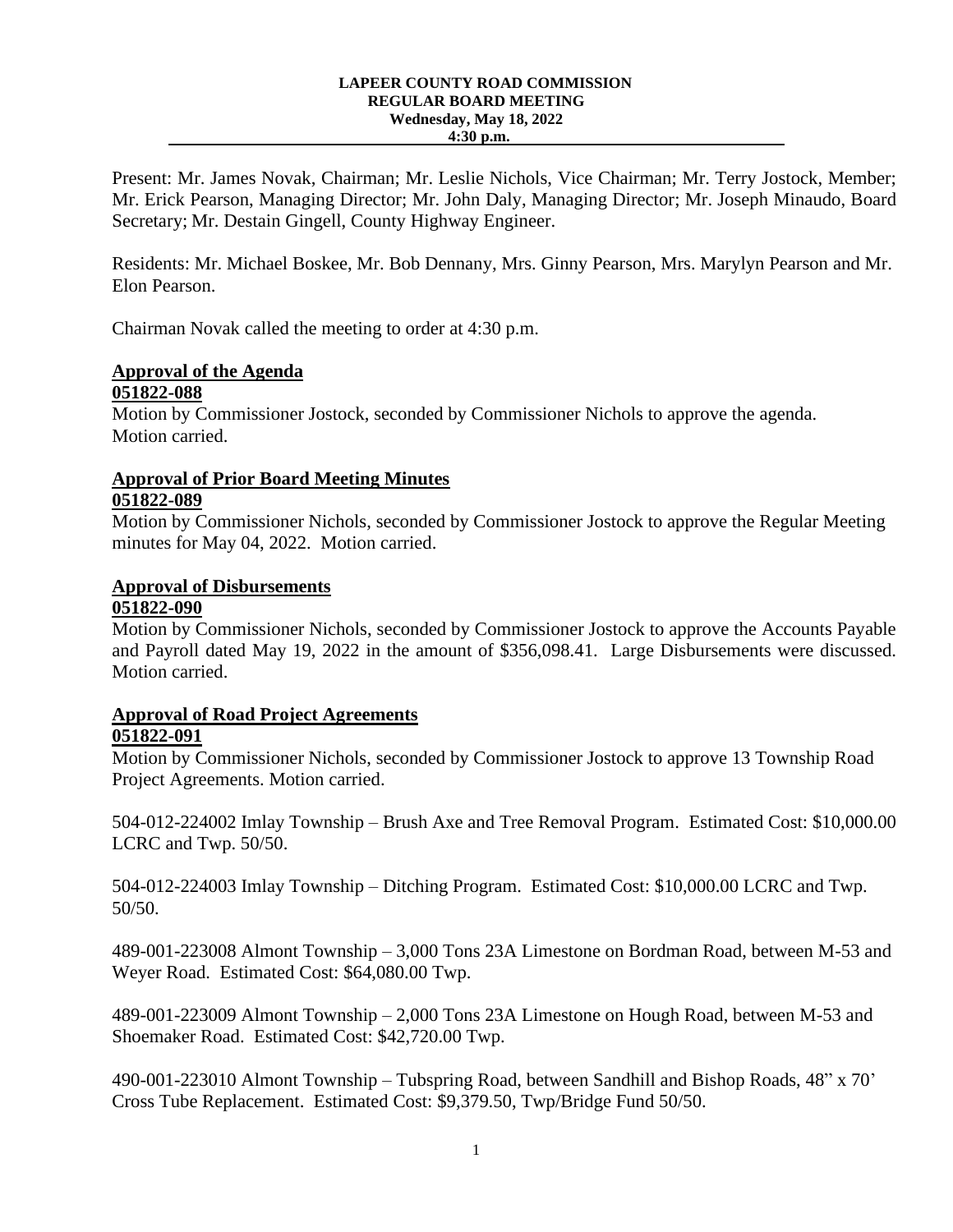## **Lapeer County Road Commission, Regular Meeting May 18, 2022**

504-009-223803 Goodland Township – Ditching Program. Estimated Cost: \$10,000.00 LCRC and Twp. 50/50.

504-009-223804 Goodland Township – Shaw Road – 10,000 Ft. of Ditching, Replace 2 Cross Tubes, and 17 Driveway Tubes. Estimated Cost: \$88,865.00 Twp.

504-009-223805 Goodland Township – Caldwell Road – 7,000 Ft. of Ditching and Replace 16 Driveway Tubes. Estimated Cost: \$77,261.00 Twp.

504-017-224604 Oregon Township – Oregon Road – Indian Road to Elba Road, HMA Paving. Elba Road to Washburn Road, Recondition Road. Estimated Cost: \$532,533.00 Twp.

489-004-223306 Burlington Township – 5,500 Tons 23A Gravel on Portions of Dearcy, Dennis, Merrill, and McKillop Roads. Estimated Cost: \$68,000.00 Twp.

504-016-224506 North Branch Township – Cedar Creek Road, between Burnside and Martus Roads, 18" x 36' Cross Tube Replacement. Estimated Cost: \$4,597.10, Twp.

504-013-224207 Marathon Township – Catlin Road, between Columbiaville and Pyles Roads, 42"x29"x40' Arch Cross Tube Replacement. Estimated Cost: \$8,600.00, Twp.

489-006-223505 Deerfield Township – Hickory Place, M-24 to Lakeshore – Phase I, Tree and Brush Removal. Phase II, Crack Seal. Phase III, HMA Overlay. Estimated Cost: \$175,000.00 Twp.

## **Communications**

Dryden Drain – Notice of Meeting of Board of Determination was discussed.

# **Managing Director Report**

## **Motion to Approve 2022 Amened Budget**

#### **051822-093**

Motion by Commissioner Jostock, seconded by Commissioner Nichols to approve the 2022 Amended Budget. Motion carried.

## **Motion to Approve 2022 OPEB Waiver Resolution 051822-094**

Motion by Commissioner Jostock, seconded by Commissioner Nichols to approve the 2022 OPEB Waiver Resolution.

## **Board Resolution**

Motion by Commissioner Jostock, supported by Commissioner Nichols, to adopt the following Resolution:

WHEREAS, the Lapeer County Road Commission recognizes the requirements of Public Act 202 of 2017; and

WHEREAS, the Board of Lapeer County Road Commissioners has completed the Michigan Department of Treasury, Protecting Local Government Retirement and Benefit Act Application for Waiver; Retirement Health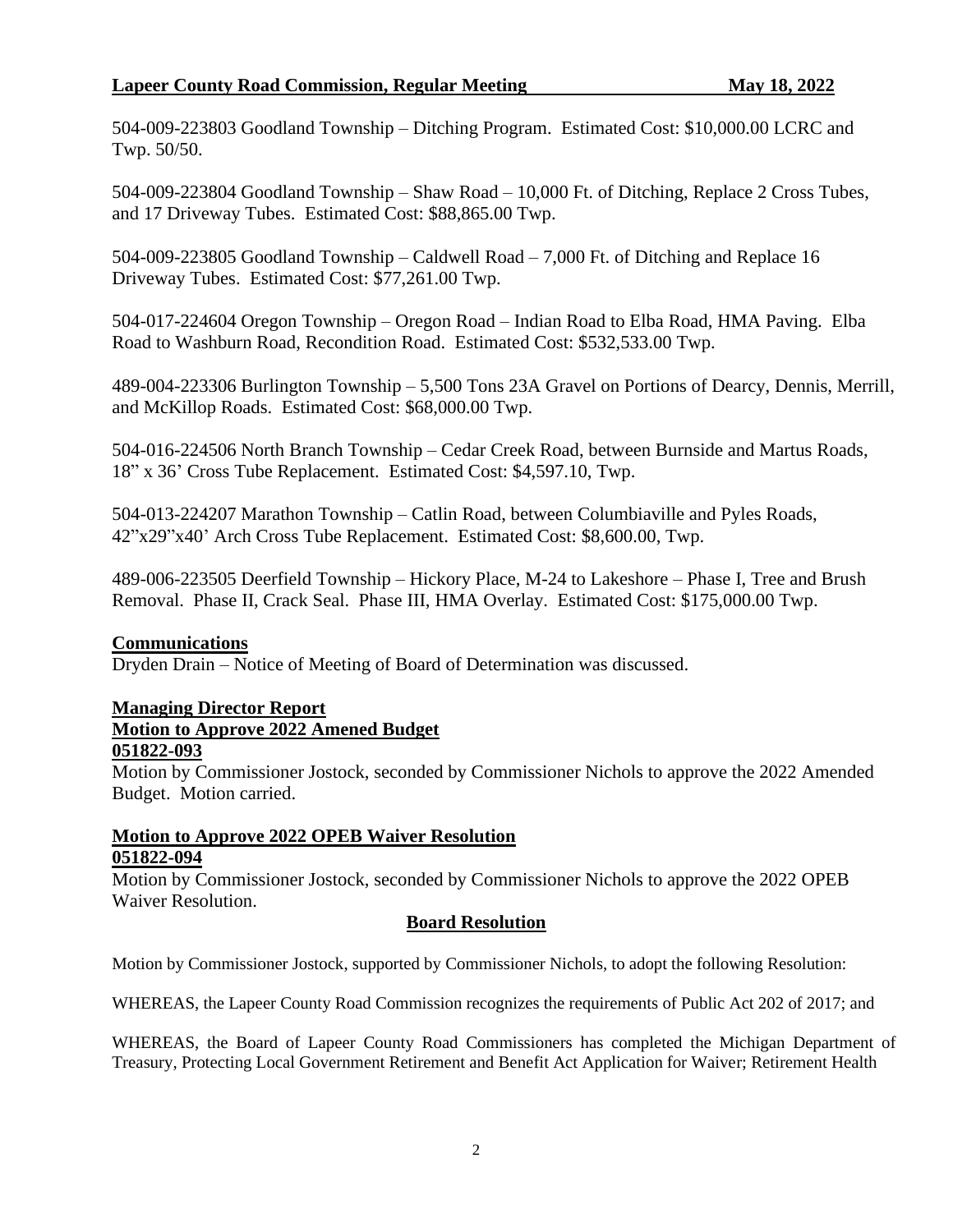## **Lapeer County Road Commission, Regular Meeting May 18, 2022**

Benefit Systems to demonstrate that we have implemented substantial changes to our retirement health care system; and

WHEREAS, the Board of Lapeer County Road Commissioners has committed to continuing to deposit at least \$250,000 into the IRS Section 115 Trust Fund annually;

THEREFORE, BE IT RESOLVED, that the Board of Lapeer County Road Commissioners approves the Michigan Department of Treasury, Application for Waiver dated May 18, 2022.

Roll Call Vote: Ayes: Novak, Nichols, and Jostock.

Nays: None. Motion carried

#### **Superintendent Report**

Mr. Gingell informed of a cross tube failure on Attica Road.

Mr. Gingell stated the cross tube replacements, on overlay projects, are moving along.

# **Engineering Report Approval of bid tabulations**

#### **051822-095**

Motion by Commissioner Jostock, seconded by Commissioner Nichols to approve bid tabulations on Oregon Road Project. Motion carried.

### **Approval of 2022 Engineering Reimbursement 051822-096**

Motion by Commissioner Nichols, seconded by Commissioner Jostock to approve 2022 Engineering Reimbursement of \$10,000.00 from MDOT. Motion carried.

Mr. Gingell informed of a Public Hearing Notice - Requested Natural Beauty Road - Gardner Road – Metamora Township will be held on June 1, 2022 at 6 pm.

Mr. Gingell stated the Dryden Road bid tabs have gone out.

Mr. Gingell gave a briefing on the progress of various road projects.

#### **LCRC Resolution**

#### **Approval of Special Recognition of Erick Pearson 051822-092**

Motion by Commissioner Nichols, seconded by Commissioner Jostock to approve Special Recognition of Erick Pearson.

## **BE IT KNOWN TO ALL PERSONS THAT**

## **In Special Recognition of**

## **Erick Pearson, Lapeer County Road Commission**